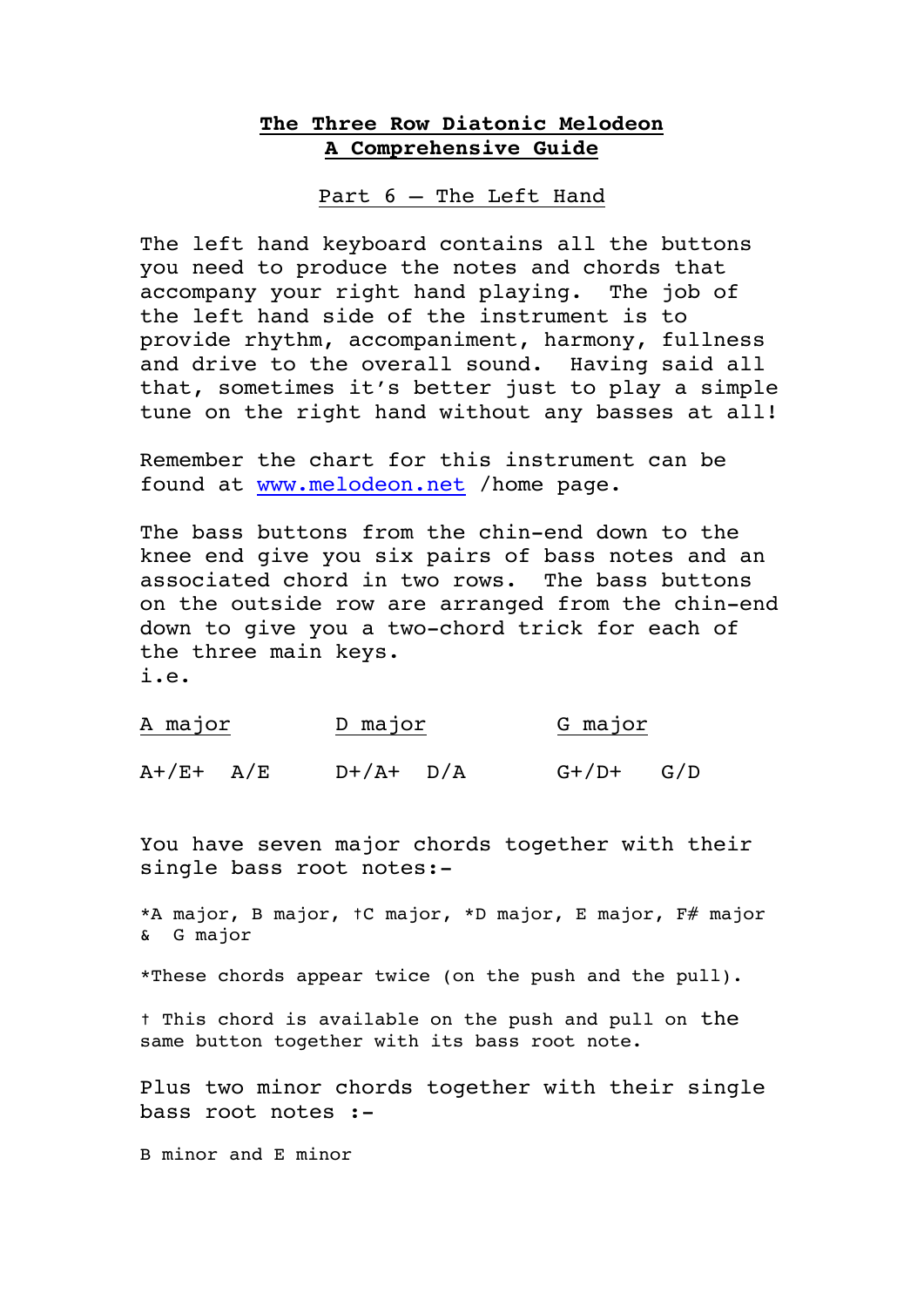With this set up you have everything you need to be able to play the usual three chord tricks for the three main keys of the instrument plus the keys of B and E major. These are the major chords built on the  $1^{st}$ ,  $4^{th}$  and  $5^{th}$  degrees of the major scales. i.e. Key of A major – A major, D major and E major Key of D major - D major, G major and A major Key of G major – G major, C major and D major These three-chord tricks fall conveniently to hand:- A major  $A+/E+ A/E$  D+/ D/ D major  $D+/A+$   $D/A$   $G+/D+$   $G/D$ G major  $G+/D+$   $G/D$  $C+ / C+$   $C/C$ …not so convenient…. B major  $-$  (B major, E major and  $F#$  major) /E+ /E  $F#+/- F#/-$  B+/ B/ E major - (E major, A major and B major)  $A+ /E+$   $A/E$  $B+/ B/$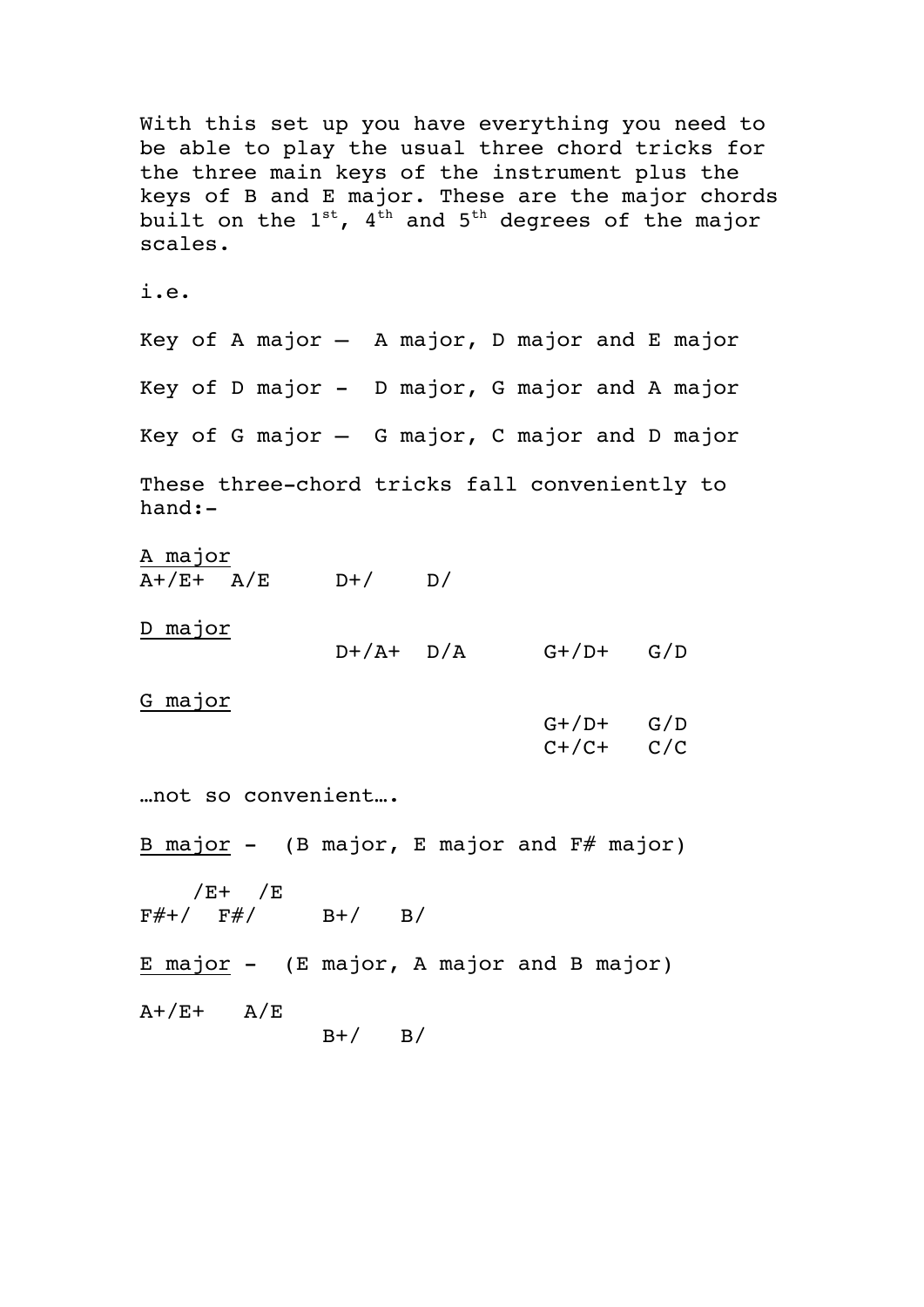Plus…..

 the relative minor of D major (B minor) and the relative minor of G major (E minor) So three and four chord "tricks" are possible in these keys plus many other useful sequences. e.g. in D major – D Bm G A in G major - G Em C D As you can see there are only two minor chords but cross-rowing can yield some very useful minor seventh chords:- C major with an A bass = Am7 Button 5 inside row + button 4 outside row on the pull D major with a B bass = Bm7 Button 3 outside row + button 4 inside row on the push A major with an  $F#$  bass =  $F#m7$ Button 1 outside row + button 2 inside row on the push Very often, Am7 and Am can be interchangeable. Likewise, Bm7 and Bm (although you already have one of these, albeit on the pull) and F#m7 and F#m. So, in this way, your pallet of minor chords can be expanded. Many other chords are available in this way on the left hand such as G with a D bass, D with a C bass etc. It is possible to play in minor keys on this box. You have a three chord trick available in B minor (B minor, E minor and  $F#$  major) – plus a two chord trick in E minor (E minor and B major). Some melodeons have stops to take out the thirds in the bass chords to get "5" chords which work with both major and minor right hand runs. The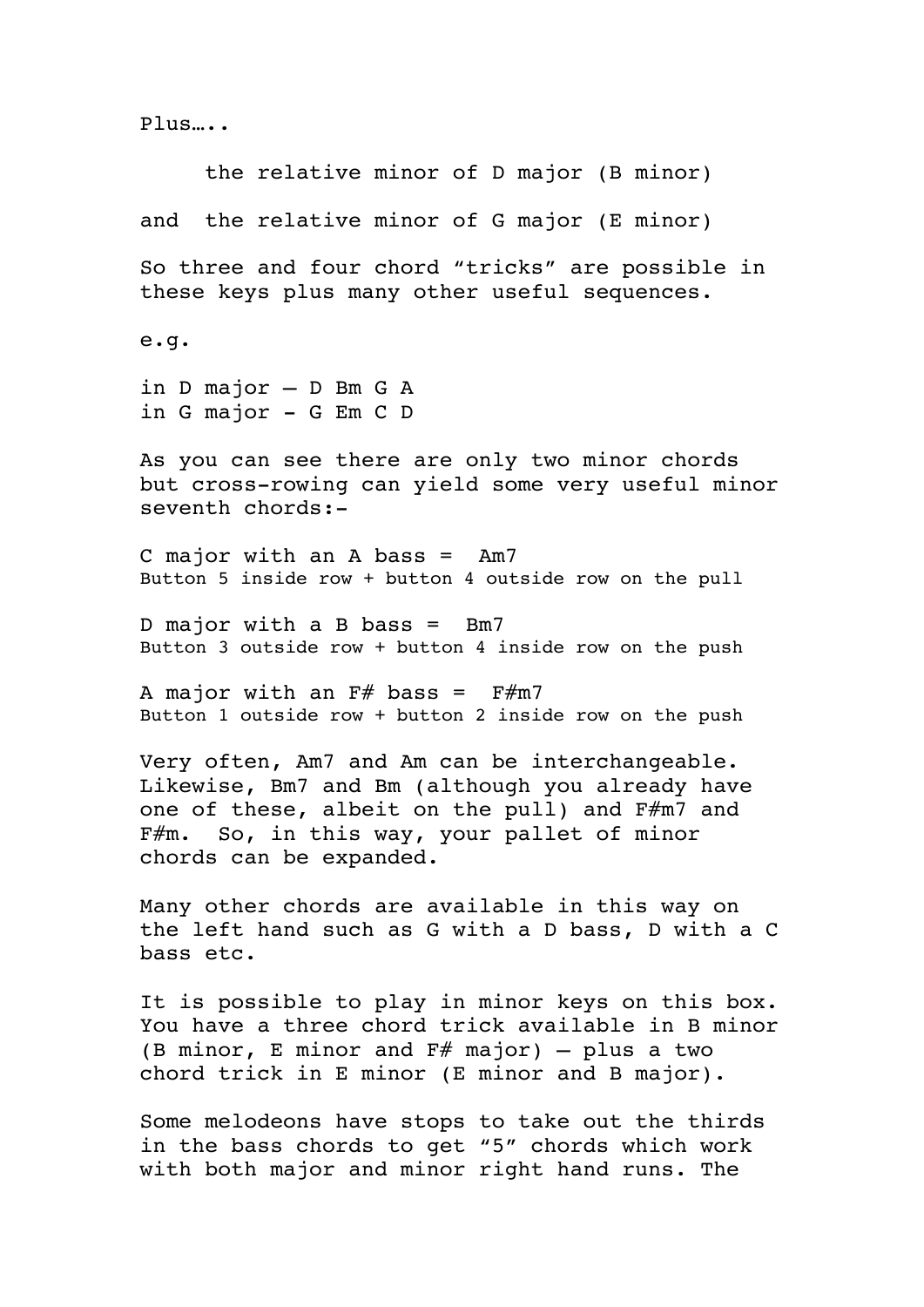Hohner Compadre doesn't have this facility. If you know what you're doing inside the box you can always tape over them. This is semi-permanent as you won't get any full major or minor chords. I have never done this. I prefer the rich sound of the full major and minor chord. Some players prefer the more austere sound of thirdless chords to say nothing of the flexibility they offer.

So what bass chords should you use to accompany your right hand? Well if you are playing a piece of written music, you don't have to worry as this has already been sorted out for you. It's when you figure out tunes for yourself or even write your own that you need a bit of knowledge. Always sort your left hand out at the same time as the right as you may come unstuck if your lovely right hand tune doesn't have the required bass notes and chords in the bellows directions you have chosen.

Basically, any note on the A row apart from the accidentals will work when played against an A major chord. Similarly, D row notes work with a D major chord and G row notes work with a G major chord. Although you can't physically play the pull notes on these rows when playing the chord on the push and vice versa, these notes that don't form part of the major chord are often slotted in between the bass note and the bass chord in a typical oom pah or oom pah pah left hand rhythm.

Although the bass notes and chords are often played separately in this way it's also nice to play them simultaneously, sustaining the chords – almost organ style.

The left hand should be used to compliment, not overpower the right hand. Most boxes I have played seem to work fine in this respect, however you have to be careful if you play a single High reed on the right hand (as on a Hohner Xtreme) as it can be drowned out by the left.